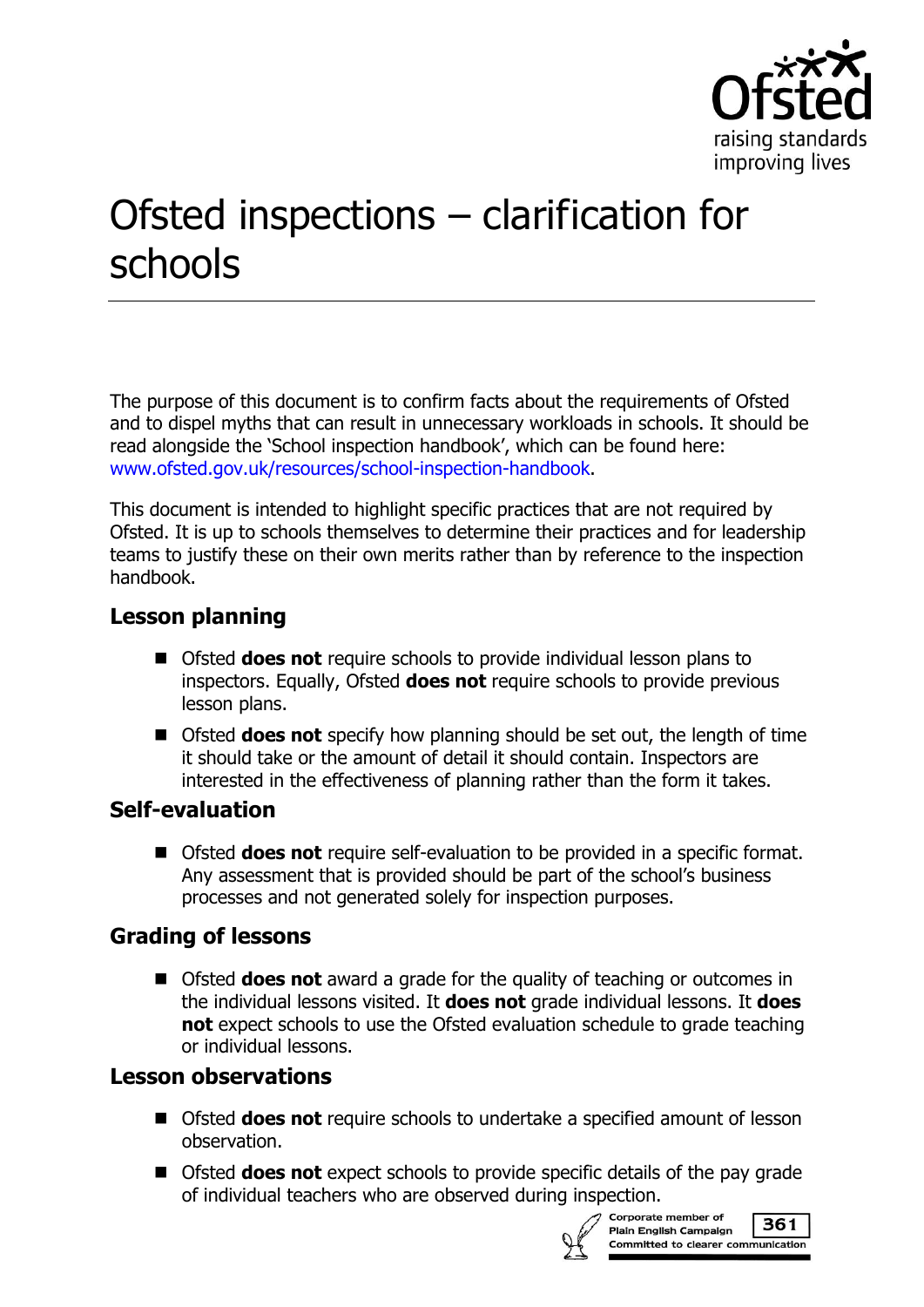

## **Pupils' work**

- Ofsted **does not** expect to see a particular frequency or quantity of work in pupils' books or folders. Ofsted recognises that the amount of work in books and folders will depend on the subject being studied and the age and ability of the pupils.
- Ofsted recognises that marking and feedback to pupils, both written and oral, are important aspects of assessment. However, Ofsted **does not** expect to see any specific frequency, type or volume of marking and feedback; these are for the school to decide through its assessment policy. Marking and feedback should be consistent with that policy, which may cater for different subjects and different age groups of pupils in different ways, in order to be effective and efficient in promoting learning.
- While inspectors will consider how written and oral feedback is used to promote learning, Ofsted **does not** expect to see any written record of oral feedback provided to pupils by teachers.
- $\blacksquare$  If it is necessary for inspectors to identify marking as an area for improvement for a school, they will pay careful attention to the way recommendations are written to ensure that these do not drive unnecessary workload for teachers.

## **Evidence for inspection**

- Ofsted **does not** expect schools to provide evidence for inspection beyond that set out in the inspection handbook.
- Ofsted **will** take a range of evidence into account when making judgements, including published performance data, the school's in-year performance information and work in pupils' books and folders, including that held in electronic form. However, unnecessary or extensive collections of marked pupils' work **are not** required for inspection.
- Ofsted **does not** expect performance and pupil-tracking information to be presented in a particular format. Such information should be provided to inspectors in the format that the school would ordinarily use to monitor the progress of pupils in that school.
- Ofsted **does not** require teachers to undertake additional work or to ask pupils to undertake work specifically for the inspection.
- Ofsted **will** usually expect to see evidence of the monitoring of teaching and learning and its link to teachers' performance management and the teachers' standards, but this should be the information that the school uses routinely and **not** additional evidence generated for inspection.
- Ofsted **does not** require schools to provide evidence for each teacher for each of the bulleted sub-headings in the teachers' standards.